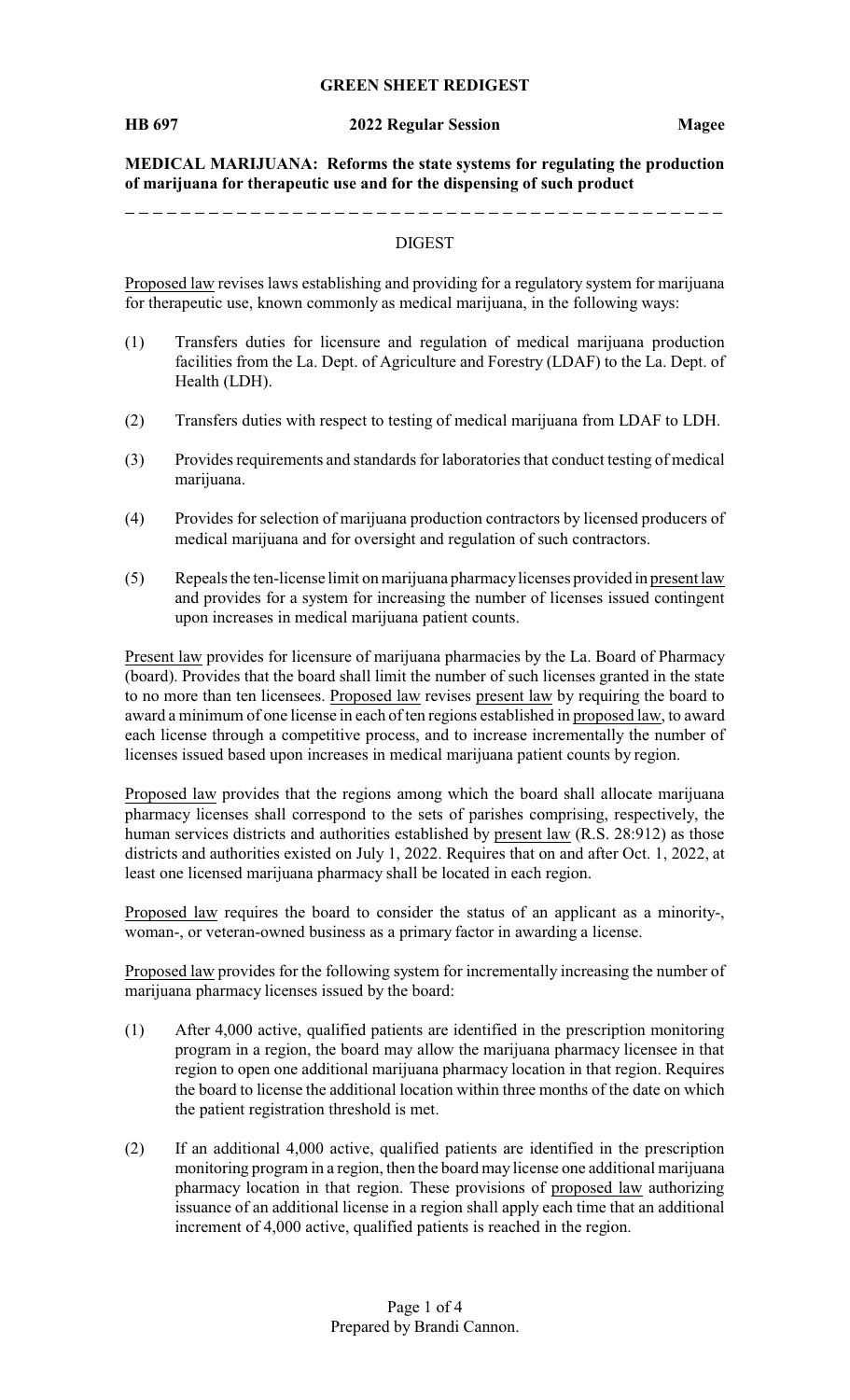Proposed law prohibits any marijuana pharmacy from locating within a 15-mile radius of another marijuana pharmacy, with the following exceptions:

- (1) In a region that encompasses any parish with a population of more than 350,000 persons according to the most recent federal decennial census, no marijuana pharmacy shall locate within a ten-mile radius of another marijuana pharmacy.
- (2) In a region that encompasses any municipality with a population of more than 350,000 persons according to the most recent federal decennial census, no marijuana pharmacy shall locate within a five-mile radius of another marijuana pharmacy.

Proposed law requires each marijuana pharmacy licensed in accordance with proposed law to offer home delivery to patients in each zip code within its region at least once per month.

Proposed law provides requirements and standards for marijuana production contractors of licensed producers of medical marijuana, including requirements and standards with respect to all of the following:

- (1) Initial inspections of contractor facilities.
- (2) Inspections of contractor facilities subsequent to initial inspections.
- (3) Security at contractor facilities.
- (4) Visitors at contractor facilities.
- (5) Data management by contractors.
- (6) Contractors' inventory.
- (8) Material safety data sheet requirements.
- (9) Transportation of therapeutic marijuana by contractors.

Proposed law provides that the licensed marijuana production facility or its contractor shall remit to the La. Department of Revenue the proceeds of the fee on gross sales of therapeutic marijuana established in present law (R.S. 40:1046(H)(8)(a)(iii)).

Proposed law requires that marijuana produced for therapeutic use be tested by a facility licensed by LDH in accordance with proposed law as a therapeutic marijuana laboratory. Requires that applicants for licensure as a therapeutic marijuana laboratory meet all of the following requirements in order to qualify for a license:

- (1) Be accredited by the National Institute on Drug Abuse, the National Environmental Laboratory Accreditation Conference, the International Organization for Standardization, or other accrediting entity approved by LDH, which accreditation shall be maintained in active and good standing or other substantially similar status for the duration of licensure.
- (2) Employ or hire a laboratory director or other qualifying individual who meets certain suitability requirements provided in present law.
- (3) Submit to at least one on-site facility inspection conducted byLDH prior to licensure.
- (4) Implement and utilize the Louisiana Medical Marijuana Tracking System computerized inventory tracking system to post accurate analyses and results, which shall be subject to review by LDH.
- (5) Demonstrate acceptable laboratory performance standards regarding accuracy, precision, proficiency, reportable ranges, specificity, or other quality controls required by LDH.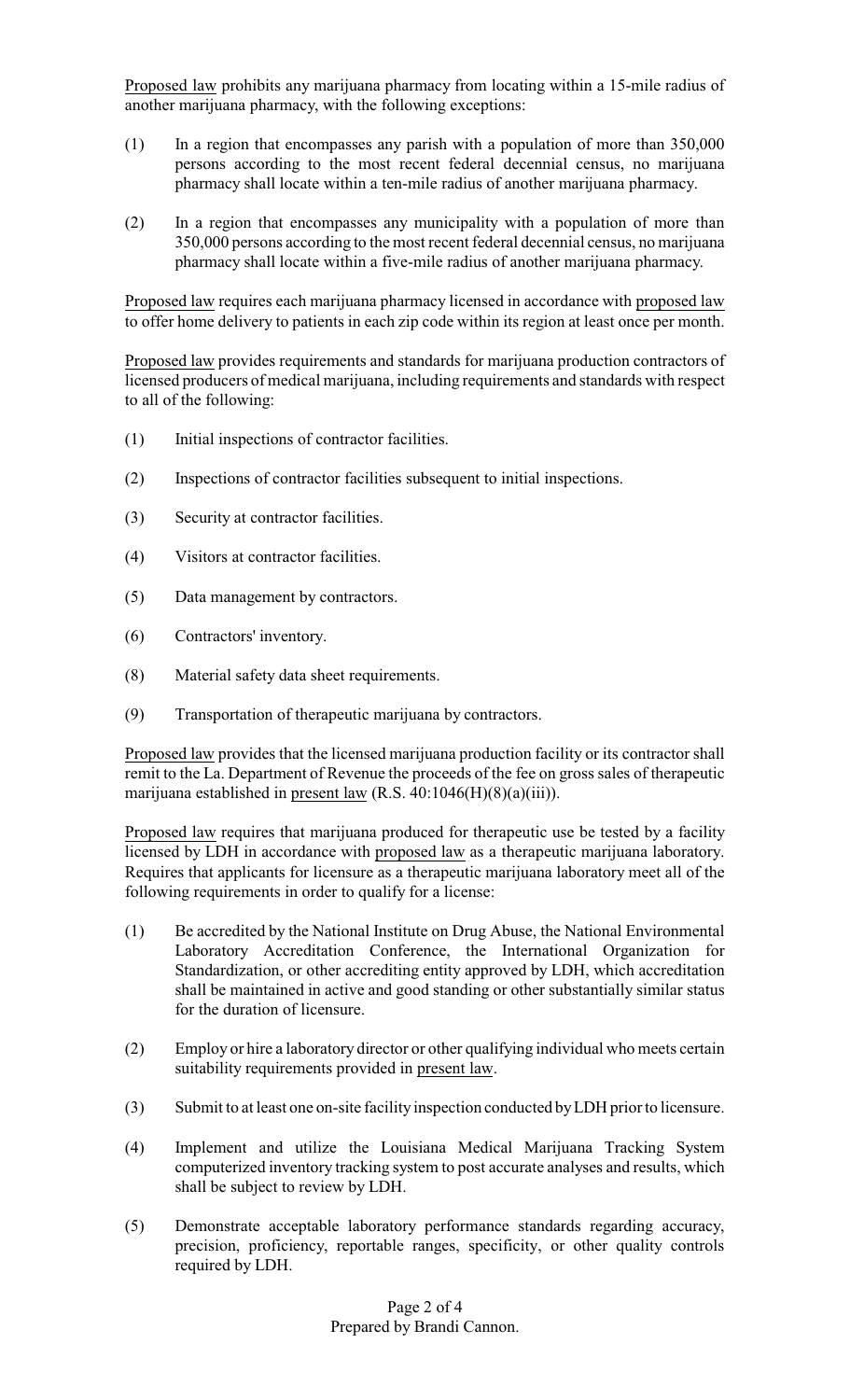Proposed law stipulates that the LDAF agricultural chemistry laboratory shall be exempt from the application process and deemed approved as a therapeutic marijuana laboratory; requires, however, that such laboratory shall complywith the requirements of paragraphs (4) and (5) above.

Proposed law requires LDAF to continue to conduct laboratory testing of marijuana produced for therapeutic use according to applicable rules and regulations in effect on the effective date of proposed law, unless otherwise provided for in rules of LDH, until at least two additional laboratories are approved byLDH and have both been operational for a minimum of six months to ensure a reliable, adequate, and uninterrupted supply of therapeutic marijuana to Louisiana patients.

Proposed law requires that LDH temporarily follow existing administrative rules relative to marijuana for therapeutic use promulgated byLDAF until such time as it adopts all necessary emergency rules and permanent rules relating to cultivation, extraction, processing, production, and transportation of such product.

Proposed law authorizes the University of Louisiana at Monroe to conduct research on marijuana for therapeutic use.

Proposed law recognizes and declares that both the Louisiana State University Agricultural Center (LSU Ag Center) and the Southern University Agricultural Center (SU Ag Center) timely exercised and asserted their intent to be licensed to produce recommended marijuana for therapeutic use in this state in accordance with the provisions of Act No. 261 of the 2015 RS.

Proposed law repeals present law providing procedures for selection and licensing of a therapeutic marijuana producer in the event that neither the LSU Ag Center nor the SU Ag Center is licensed as a production facility.

Proposed law repeals present law requiring the board to establish standards, procedures, and protocols for determining the amount of usable recommended therapeutic marijuana that is necessary to constitute an adequate supply to ensure uninterrupted availability for a period of one month, including amounts for topical treatments.

Proposed law repeals present law requiring the board to establish standards, procedures, and protocols to ensure that all recommended therapeutic marijuana dispensed, except for raw or crude marijuana, is consistently pharmaceutical grade.

Effective upon signature of governor or lapse of time for gubernatorial action.

(Amends R.S. 40:1046(A)(1), (C)(1) and (2)(intro para), (G), and (H)(1), (2), (6)(a)(intro para) and (b), and (8)(a)(intro para) and (iii); adds R.S. 40:1046(A)(7), (B), and 1046.1- 1046.3; repeals R.S. 40:1046(C)(2)(d), (e), and (h) and (H)(3)-(5))

# Summary of Amendments Adopted by House

The Committee Amendments Proposed by House Committee on Health and Welfare to the original bill:

- 1. Transfer duties with respect to testing of medical marijuana provided in proposed law from the La. Board of Pharmacy to the La. Department of Health (LDH).
- 2. Require that LDH temporarily follow existing administrative rules relative to medical marijuana promulgated by the Dept. of Agriculture and Forestry until such time as LDH adopts all necessary emergency rules and permanent rules relating to cultivation, extraction, processing, production, and transportation of such product.
- 3. Revise the process provided for in proposed law for issuance of additional marijuana pharmacy licenses by the La. Board of Pharmacy.